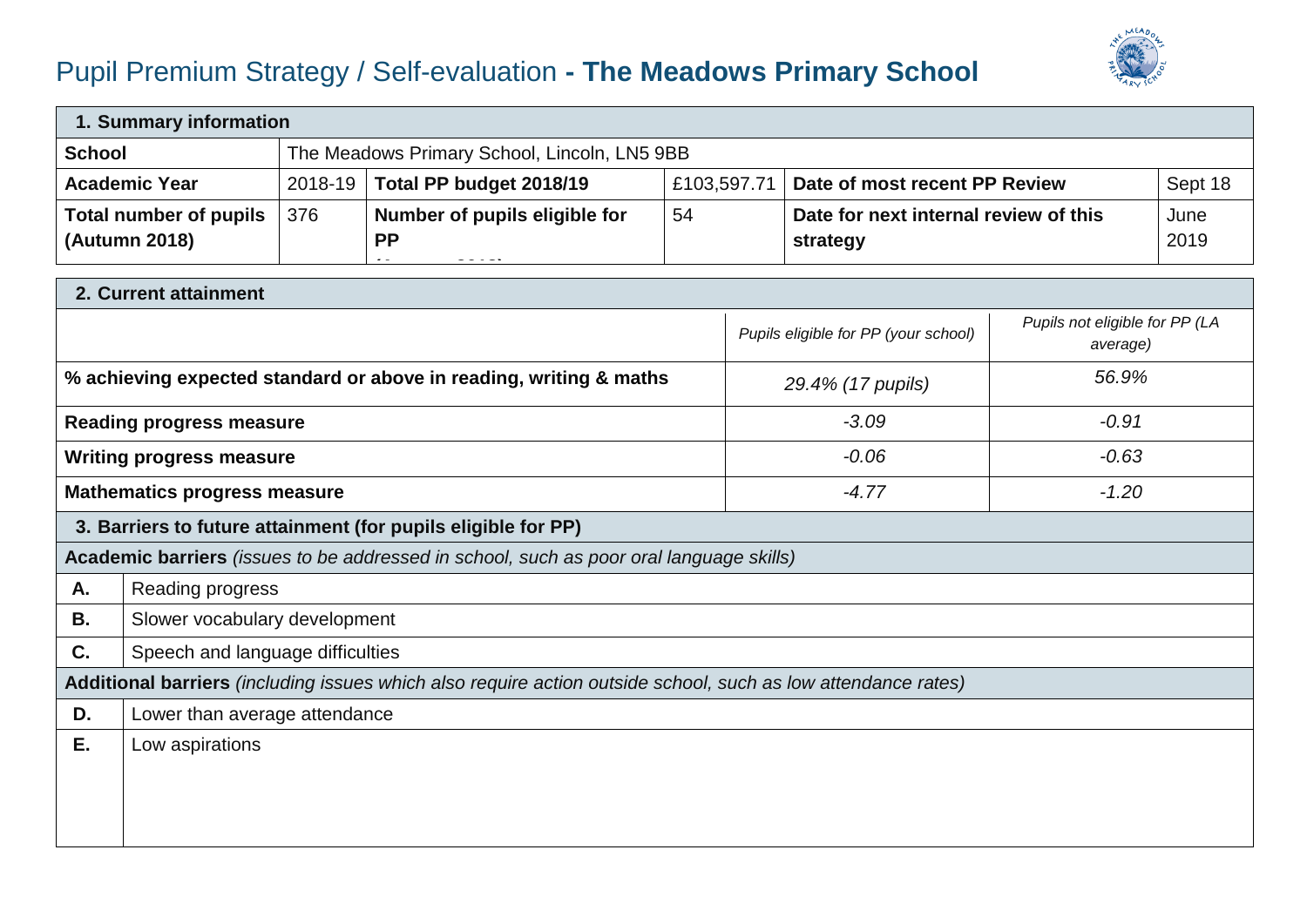|    | 4. Intended outcomes (specific outcomes and how they will be measured)                                                                                                                                                                                                                                                                                                                            | <b>Success criteria</b>                                                                                                                                                              |  |  |
|----|---------------------------------------------------------------------------------------------------------------------------------------------------------------------------------------------------------------------------------------------------------------------------------------------------------------------------------------------------------------------------------------------------|--------------------------------------------------------------------------------------------------------------------------------------------------------------------------------------|--|--|
| Α. | Children are ready to learn in their classes and are able to access the curriculum with their peers.<br>Nurture records, mentoring records, reports, lesson observations and work scrutinies will be used to<br>measure this.                                                                                                                                                                     | Children demonstrate resilience.<br>Nurture provision results in engagement in<br>learning.<br>Children are increasingly able to manage feelings<br>and emotions independently.      |  |  |
| В. | Children access a wide range of quality texts and have opportunities to practise reading on a one-to-<br>one basis regularly within school. Reading age measure will show a closing of, or reduction in any<br>gaps between chronological age and reading age, with an aim to close any gap by the end of the<br>year. Reading records and termly reading age tests will be used to measure this. | Children access age-appropriate, quality texts<br>regularly in class.<br>Reading attainment improves.<br>Reading fluency improves.                                                   |  |  |
| C. | Children achieve termly targets in reading and writing – end of term assessment and moderation.<br>Children interact positively with their peers.<br>$\bullet$<br>Reading and writing assessments will be used to measure this. Vocabulary use will be evidenced in<br>speaking and independent writing.                                                                                          | Termly targets show that children are on track to<br>achieve goals.                                                                                                                  |  |  |
| D. | Attendance improves and children arrive on time. Half-termly attendance reports, registration records<br>and attendance meetings will be used to measure this.                                                                                                                                                                                                                                    | Attendance improved. Review meetings attended<br>and positive relationships between home and<br>school established and maintained.                                                   |  |  |
| Е. | Children have experiences and opportunities that inspire them and nurture their talents. They speak<br>more positively about their learning and can talk about what they want to achieve next.<br>Monitoring of lessons and conversations with children and staff will be used to measure this.                                                                                                   | Children engage with learning experiences and<br>speak positively about them. They show resilience<br>and an increasingly independent approach to<br>solving problems and conflicts. |  |  |

| 5. Review of expenditure       |                  |                                                                                                                                      |                                                                              |      |  |  |  |
|--------------------------------|------------------|--------------------------------------------------------------------------------------------------------------------------------------|------------------------------------------------------------------------------|------|--|--|--|
| <b>Previous Academic Year</b>  |                  | 2017/18                                                                                                                              |                                                                              |      |  |  |  |
| i. Quality of teaching for all |                  |                                                                                                                                      |                                                                              |      |  |  |  |
| <b>Action</b>                  | Intended outcome | <b>Estimated impact: Did you meet</b><br>the success criteria? (Include<br>impact on pupils not eligible for<br>PP, if appropriate). | <b>Lessons learned</b><br>(and whether you will continue with this approach) | Cost |  |  |  |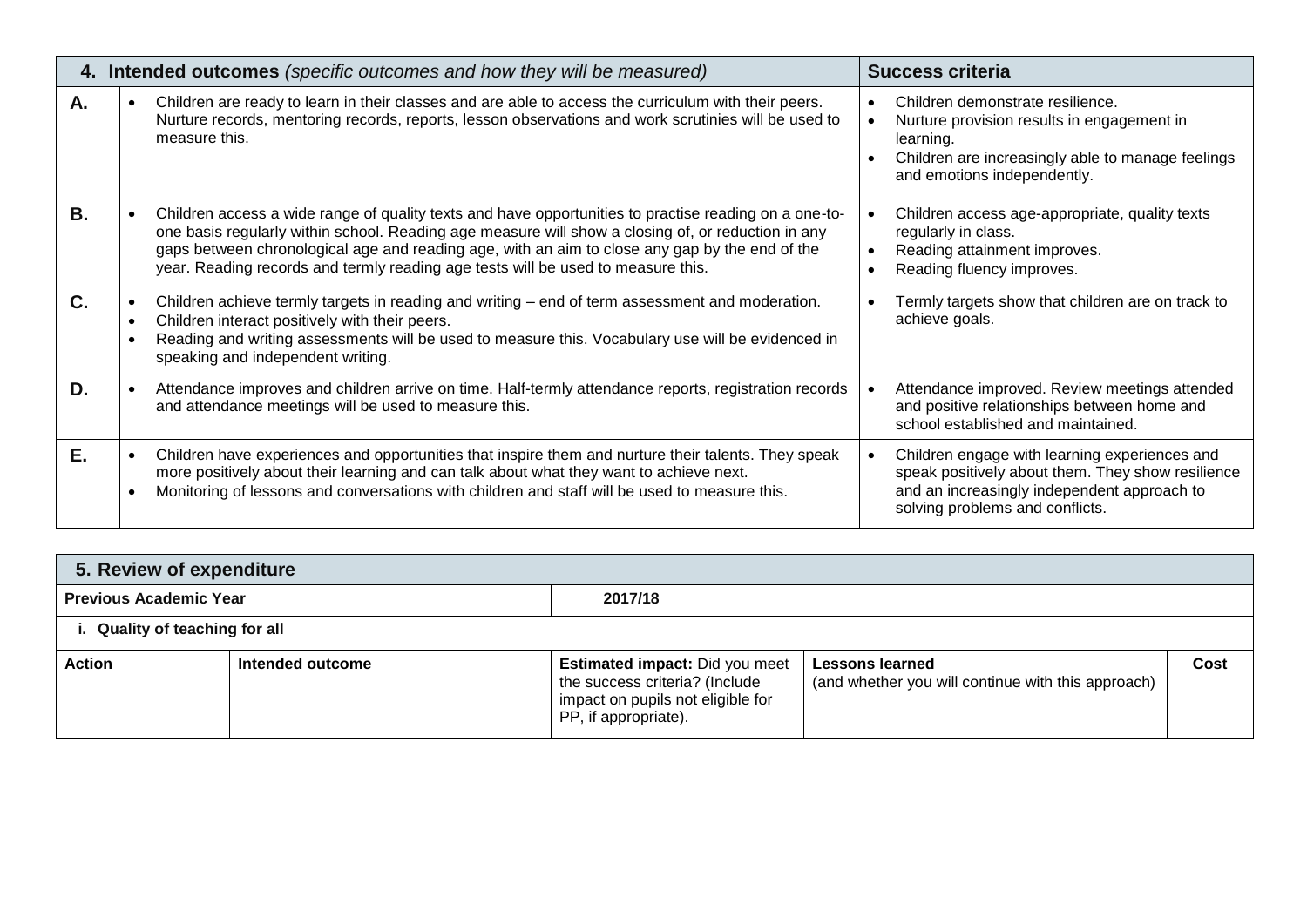| Pupil Premium leads<br>for EYFS, KS1 and<br>KS <sub>2</sub>                                                                                                                                                                                                                               | Focused leadership of PP strategy<br>Increase rate of progress of PP to be in line<br>with other pupils by the end of KS2<br>Increase proportion of PP children who<br>reach age-expectations so that it is not<br>significantly different to all other pupils<br>nationally. | Leadership of Pupil Premium<br>is focused and targeted<br>Percentage of children<br>$\bullet$<br>achieving end-of-stage<br>expectations increases. | Leaders work together to ensure that<br>support for children is targeted<br>appropriately. Adjustments to provision<br>made after pupil progress meetings, as<br>appropriate<br>Continue to review practice in the light of<br>$\bullet$<br>outcomes and for children who have not<br>achieved targets. | £6786.95    |
|-------------------------------------------------------------------------------------------------------------------------------------------------------------------------------------------------------------------------------------------------------------------------------------------|-------------------------------------------------------------------------------------------------------------------------------------------------------------------------------------------------------------------------------------------------------------------------------|----------------------------------------------------------------------------------------------------------------------------------------------------|---------------------------------------------------------------------------------------------------------------------------------------------------------------------------------------------------------------------------------------------------------------------------------------------------------|-------------|
| <b>EYFS</b> enhancement to<br>Exposure to quality texts supports progress<br>in reading and attainment in line with, or<br>provision<br>above, national expected standards<br>reading spine<br>Vocabulary is improved.<br>wider enrichment<br>activities<br>subsidies for class<br>visits |                                                                                                                                                                                                                                                                               | Increased engagement in<br>reading<br>Longer-term impact<br>$\bullet$<br>evidenced in children's talk<br>and writing outcomes                      | Positive response to additional books and<br>$\bullet$<br>clearer progression<br>Children inspired by new texts and<br>$\bullet$<br>opportunities to read with families<br>Need to continue to work with families to<br>$\bullet$<br>raise profile of reading opportunities.                            | £1250       |
| One-to-one writing<br>tuition for Y5 and Y6<br>pupils                                                                                                                                                                                                                                     | Focus children achieve end-of-term<br>attainment targets                                                                                                                                                                                                                      | Children achieve end-of-year<br>$\bullet$<br>age expectations                                                                                      | Over 75% of children within the group<br>$\bullet$<br>achieved their targets. Positive response<br>to the one-to-one approach.                                                                                                                                                                          | £2562.25    |
| ii. Targeted support                                                                                                                                                                                                                                                                      |                                                                                                                                                                                                                                                                               |                                                                                                                                                    |                                                                                                                                                                                                                                                                                                         |             |
|                                                                                                                                                                                                                                                                                           |                                                                                                                                                                                                                                                                               |                                                                                                                                                    |                                                                                                                                                                                                                                                                                                         |             |
| <b>Action</b>                                                                                                                                                                                                                                                                             | <b>Intended outcome</b>                                                                                                                                                                                                                                                       | Estimated impact: Did you meet<br>the success criteria?                                                                                            | <b>Lessons learned</b><br>(and whether you will continue with this approach)                                                                                                                                                                                                                            | <b>Cost</b> |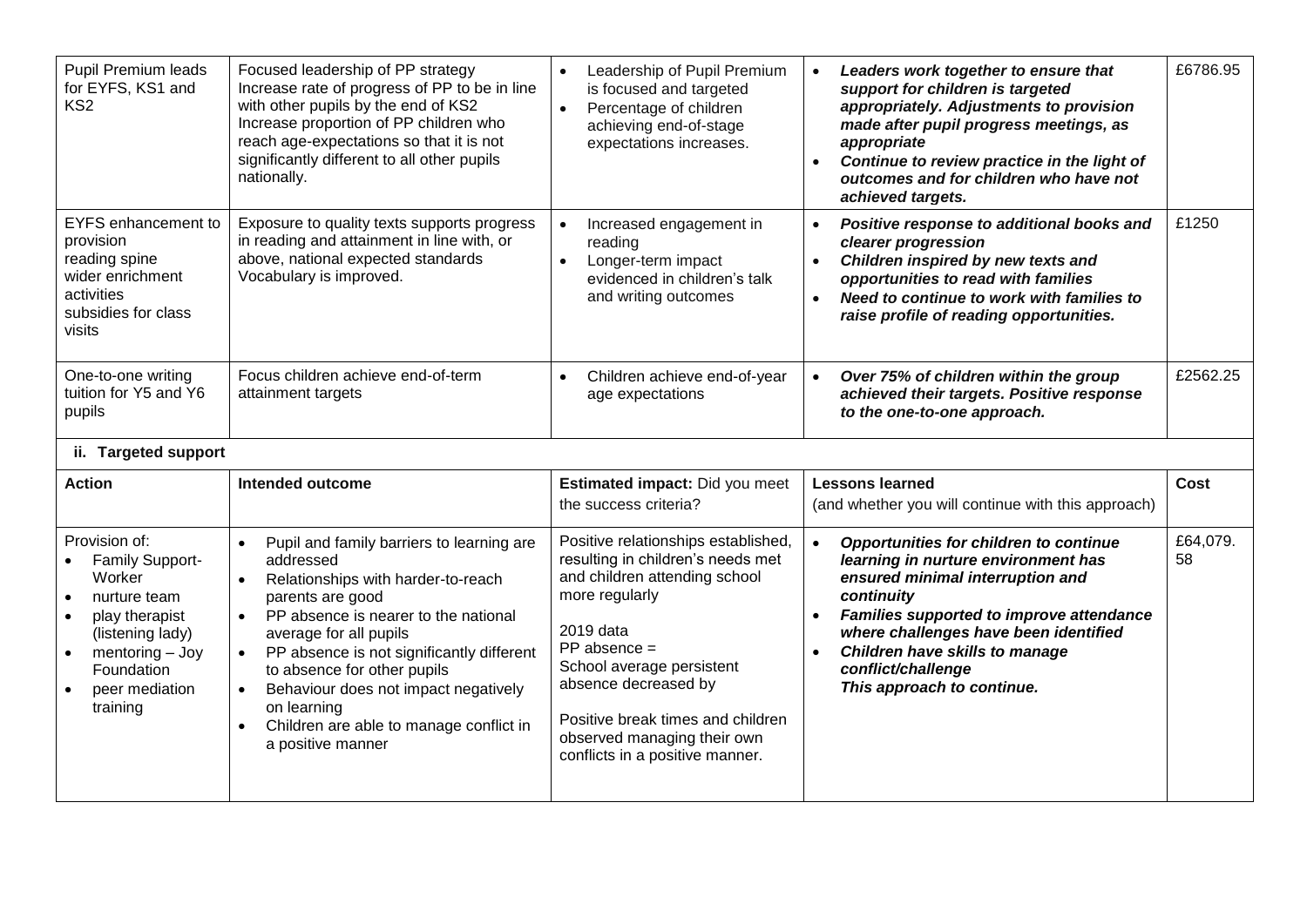| Bespoke intervention<br>programmes for basic<br>skills in reading/<br>writing/maths in KS2                                                                                                                                                                                                                                                                                      | PP attainment matches that of all pupils<br>due to:<br>teachers/TAs leading interventions in<br>$\bullet$<br>smaller groups<br>timely intervention as a result of<br>$\bullet$<br>formative assessment | Improved outcomes in<br>$\bullet$<br>reading and writing for focus<br>children, evidenced in pupil<br>progress meetings                                                                                                                                                   | PP outcomes at greater depth in<br>$\bullet$<br>reading/writing/maths were in line with, or<br>higher than other children for 2018. Maths<br>expected standard attainment for PP<br>children was also higher than the<br>attainment for other children.<br>Reading and writing expected standard<br>attainment continues to be a focus for<br>improvement.<br>Pupil intervention to be planned termly<br>and adjusted in the light of outcomes. | £46,786.<br>94 |
|---------------------------------------------------------------------------------------------------------------------------------------------------------------------------------------------------------------------------------------------------------------------------------------------------------------------------------------------------------------------------------|--------------------------------------------------------------------------------------------------------------------------------------------------------------------------------------------------------|---------------------------------------------------------------------------------------------------------------------------------------------------------------------------------------------------------------------------------------------------------------------------|-------------------------------------------------------------------------------------------------------------------------------------------------------------------------------------------------------------------------------------------------------------------------------------------------------------------------------------------------------------------------------------------------------------------------------------------------|----------------|
| iii. Other approaches                                                                                                                                                                                                                                                                                                                                                           |                                                                                                                                                                                                        |                                                                                                                                                                                                                                                                           |                                                                                                                                                                                                                                                                                                                                                                                                                                                 |                |
| <b>Action</b>                                                                                                                                                                                                                                                                                                                                                                   | <b>Intended outcome</b>                                                                                                                                                                                | Estimated impact: Did you meet<br>the success criteria? (Include<br>impact on pupils not eligible for<br>PP, if appropriate).                                                                                                                                             | <b>Lessons learned</b><br>(and whether you will continue with this approach)                                                                                                                                                                                                                                                                                                                                                                    | Cost           |
| Provide opportunities<br>for all children to take<br>part in enrichment<br>activities:<br>PGL weekend<br>Subsidised<br>$\bullet$<br>Able Maths Day<br>$\bullet$<br><b>Rock Challenge</b><br>$\bullet$<br>Horse-riding<br>$\bullet$<br>Speech and<br>$\bullet$<br>Drama Festival<br><b>NK Dance</b><br>After-school club<br>Sunshine Club<br>$\bullet$<br><b>Family Learning</b> | Children inspired to learn new skills -<br>broadened horizons<br>Access to wider and enriching learning<br>experiences to raise aspirations and<br>self-esteem                                         | Whole-class involvement in visits<br>and provision for 'experts' to visit<br>school created real contexts for<br>learning and children were<br>engaged in projects.<br>Children enthused and inspired to<br>learn, and motivated to take risks<br>and try new challenges. | Children develop positive attitudes to<br>learning new skills and feel inspired by<br>new experiences. We value the importance<br>of enriching children's educational<br>experience. Families are positive about<br>opportunities on offer. Wider curricular<br>opportunities to continue.                                                                                                                                                      | £9113.42       |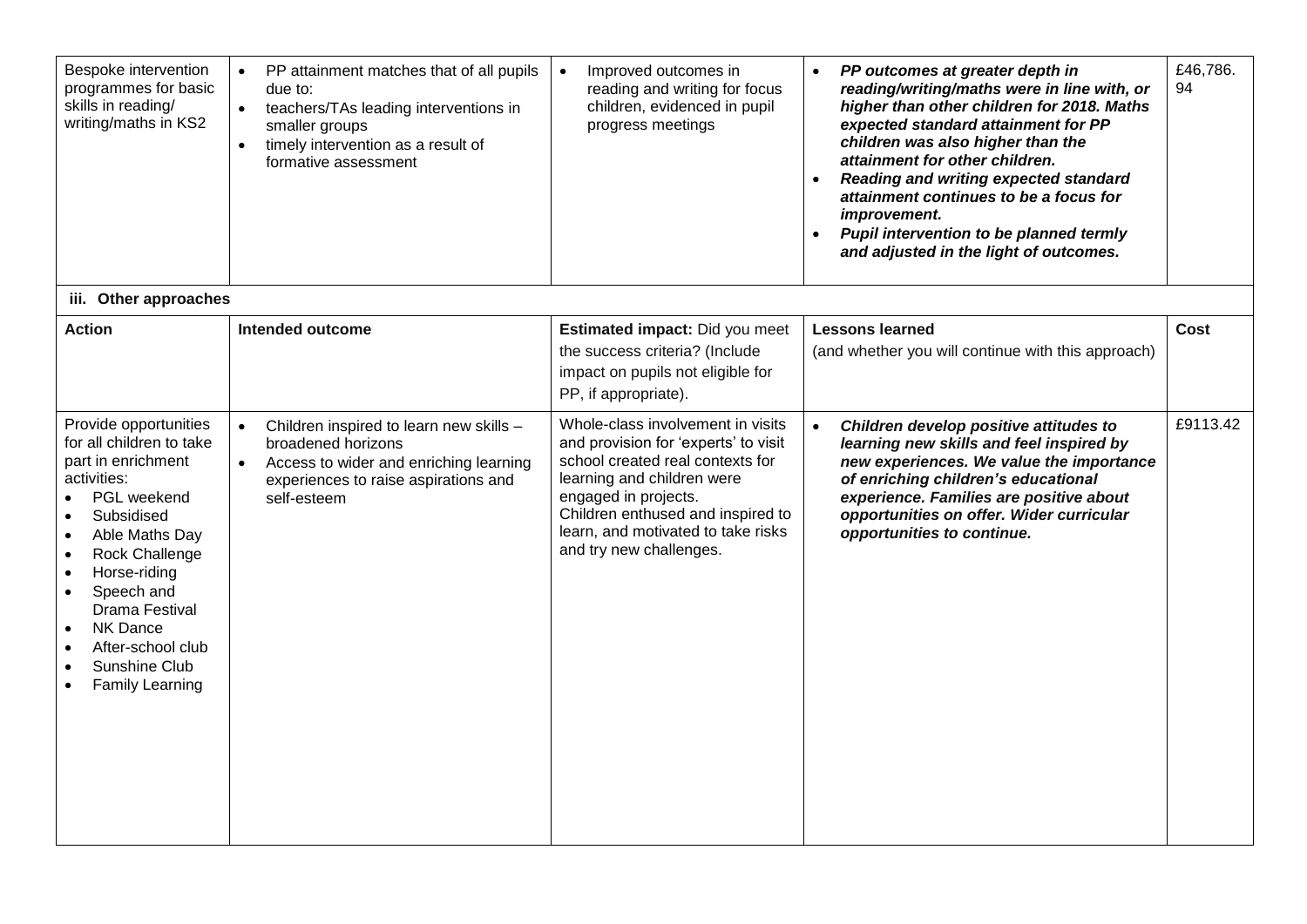| 6. Planned expenditure                                                                   |                                                                                           |                                                                                                                                                                                      |                                                                                                                                                                                             |                      |                                         |  |  |
|------------------------------------------------------------------------------------------|-------------------------------------------------------------------------------------------|--------------------------------------------------------------------------------------------------------------------------------------------------------------------------------------|---------------------------------------------------------------------------------------------------------------------------------------------------------------------------------------------|----------------------|-----------------------------------------|--|--|
| 2018/19<br>Academic year                                                                 |                                                                                           |                                                                                                                                                                                      |                                                                                                                                                                                             |                      |                                         |  |  |
| support and support whole school strategies<br>i. Quality of teaching for all            |                                                                                           | The three headings enable you to demonstrate how you are using the Pupil Premium to improve classroom pedagogy, provide targeted                                                     |                                                                                                                                                                                             |                      |                                         |  |  |
| <b>Action</b>                                                                            | <b>Intended</b><br>outcome                                                                | What is the evidence and<br>rationale for this choice?                                                                                                                               | How will you ensure it is<br>implemented well?                                                                                                                                              | <b>Staff</b><br>lead | When will you review<br>implementation? |  |  |
| Staff training -<br>inclusion and raising<br>self-esteem /well-<br>being in children     | Staff inspired<br>High aspirations<br>and children<br>motivated to learn                  | School curriculum development,<br>$\bullet$<br>including SMSC and inclusion for all<br>Whole-staff focus on school<br>$\bullet$<br>priorities and provision for the 'whole<br>child' | Review curriculum plans and<br>$\bullet$<br>provision map for children                                                                                                                      | <b>SLT</b>           | June 2019                               |  |  |
| Additional teaching<br>hours to support PP<br>children                                   | Children in KS2<br>have opportunities<br>to review and<br>practise basic skills           | High-quality provision and quality<br>first teaching for all children<br>Opportunities for focus in smaller<br>$\bullet$<br>class groups                                             | Pupil progress review<br>$\bullet$<br>meetings                                                                                                                                              | <b>SLT</b>           | June 2019                               |  |  |
| Total budgeted cost   £6100                                                              |                                                                                           |                                                                                                                                                                                      |                                                                                                                                                                                             |                      |                                         |  |  |
| ii. Targeted support                                                                     |                                                                                           |                                                                                                                                                                                      |                                                                                                                                                                                             |                      |                                         |  |  |
| <b>Action</b>                                                                            | <b>Intended</b><br>outcome                                                                | What is the evidence and<br>rationale for this choice?                                                                                                                               | How will you ensure it is<br>implemented well?                                                                                                                                              | <b>Staff</b><br>lead | When will you review<br>implementation? |  |  |
| <b>Bespoke</b><br>intervention linked to<br>learning outcomes<br>in English and<br>maths | Children achieve<br>termly targets<br>Securing of basic<br>skills in maths and<br>English | Additional support given at point of<br>$\bullet$<br>need/on same day to ensure<br>feedback is followed up and any<br>misconceptions are addressed                                   | Planned by teaching staff<br>$\bullet$<br>weekly - linked to whole-class<br>teaching<br>Reviewed half-termly<br>$\bullet$<br>Children's work assessed<br>$\bullet$<br>within planning teams |                      | Termly                                  |  |  |